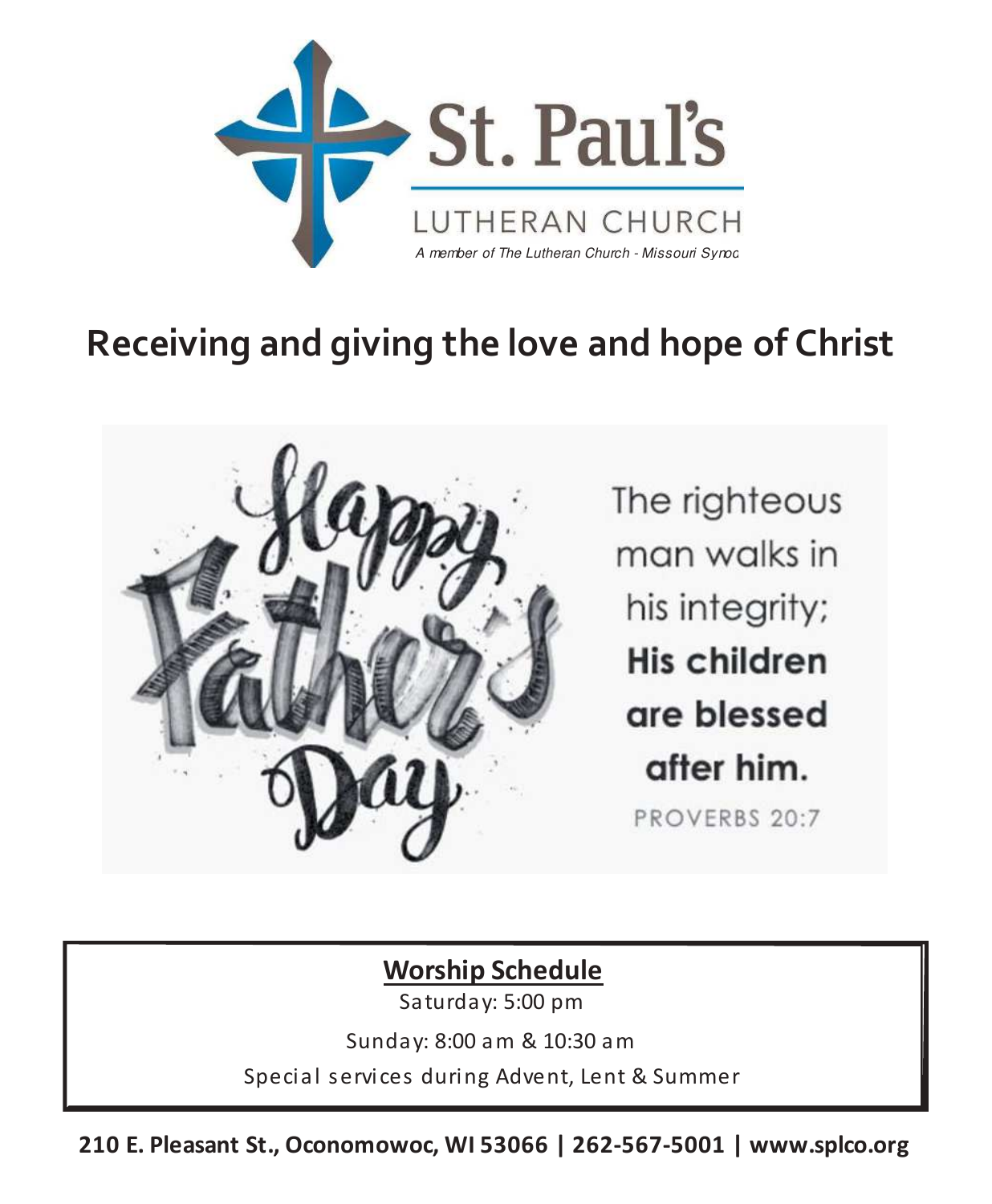# **Welcome to St. Paul's Lutheran Church, School & Early Childhood Center**

**Rev. Lance Armstrong O'Donnell, Senior Pastor Rev. Jason Schockman, Associate Pastor Allison Mackie, Director of Parish Music ŚƌŝƐƟŶĞ&ůŽƌĞƐ͕Director Jill George, Principal Adrianna Lubner, Middle School YouthDirector** Volume 27 **Office Hours: 7:00 am – 3:30 pm** Number 23

**Please fill out an attendance card and place it in the offering plate.**

#### **GUEST INFORMATION**

Welcome! If you are a guest, the following information may help you:

If you have questions, or would like more information about St. Paul's, an usher will be happy to help you.

Please fill out an a ttendance ca rd, located on the pew in front of you, and place it in the offering plate.

If you have small children, there are activity bags located behind the back pews that might be helpful for your child.

### **HOLY COMMUNION**

*As the prelude begins, worshipers are encouraged to conclude conversation and quietly prepare for worship.*

# **JUNE 19, 2022**

# **THE 2nd SUNDAY AFTER PENTECOST**

**Pastor:** Jason Schockman

**Theme:** *Jesus Does Not Leave Us Alone*

**5pm & 8am Worship** LSB, Divine Service 4, pg. 203

> **10:30 am Worship** Special Order

Please read our confession found on page 329-330 of the Lutheran Service Book and indicate your agreement with our beliefs by checking the box next to the names of those communing.

Those who share in our confession of faith of the Lord's Supper are welcome to receive.

If you hold a confession differing from this congregation, please s peak with a pastor or elder. Non-communing, baptized children a re welcome to come to the table for a blessing. If you are physically unable to come to the table, please let an usher know and the pastor will come to you and give you communion.

#### **Communion Wine**

The wine glassesin the center of each tray contain **one drop** of communion wine. The glasses tha t contain more wine a re rose in color.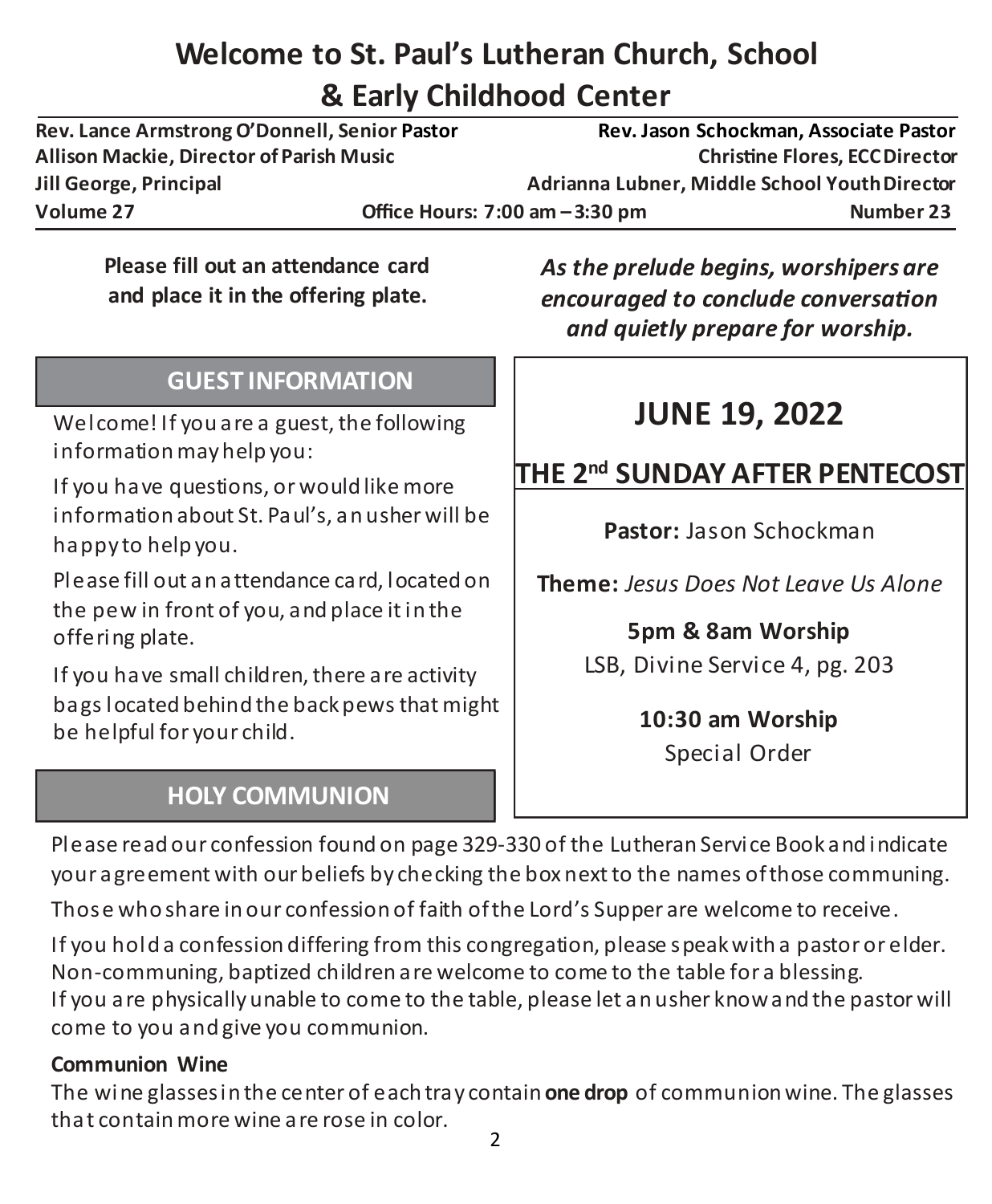#### **LAST WEEK'S ATTENDANCE**

| $5:00 \text{ pm} - 74$ | Wed:23            |
|------------------------|-------------------|
| $8:00$ a m $-97$       | <b>Total: 279</b> |
| $10:30$ am $-85$       |                   |

Scan the QR code and give electronically. This is a safe and ea sy way to offer your gifts to God.



#### **THIS WEEKEND**

|                      | 5:00 PM             | 8:00 AM                                                                             | 10:30 AM                   |
|----------------------|---------------------|-------------------------------------------------------------------------------------|----------------------------|
| <b>Music Leaders</b> | Allison Mackie      | <b>Allison Mackie</b>                                                               | Praise Team                |
| <b>Acolytes</b>      | TBD                 | Peyton Schmittinger                                                                 | TBD                        |
| <b>Altar Guild</b>   | Jamie Stache        | Rachel Wegener                                                                      | Barb Star                  |
| <b>Elders</b>        | Todd Leonhardt      | Chuck Laabs                                                                         | Tom Showen                 |
| <b>Greeters</b>      |                     | Rick Zastrow (church)<br>John & Margie Hertneky<br>Duane & Sharon Peterson (school) | Al & Kathy Mueller         |
| Live-Stream          | N/A                 | Amy Hackbarth/Grace Schockman                                                       | N/A                        |
| Radio                | N/A                 | Chuck Muecke                                                                        | N/A                        |
| <b>Ushers</b>        | Todd Leonhardt Team | Bob Bratz Team                                                                      | <b>Truman Seifert Team</b> |

Altar Flowers: Chris Dobratz in praise to God for Sofia Merideth's 6<sup>th</sup> birthday Radio Broadcast: Dale & Mary Weber in praise to God for their 48<sup>th</sup> wedding anniversary

on June 22nd

**Our 8:00 am Worship Service is broadcast live on WTKM 104.9 and at available at www.splco.org.**

**Families with small children:** There are activity bags located in the back of the church that might be helpful for your child.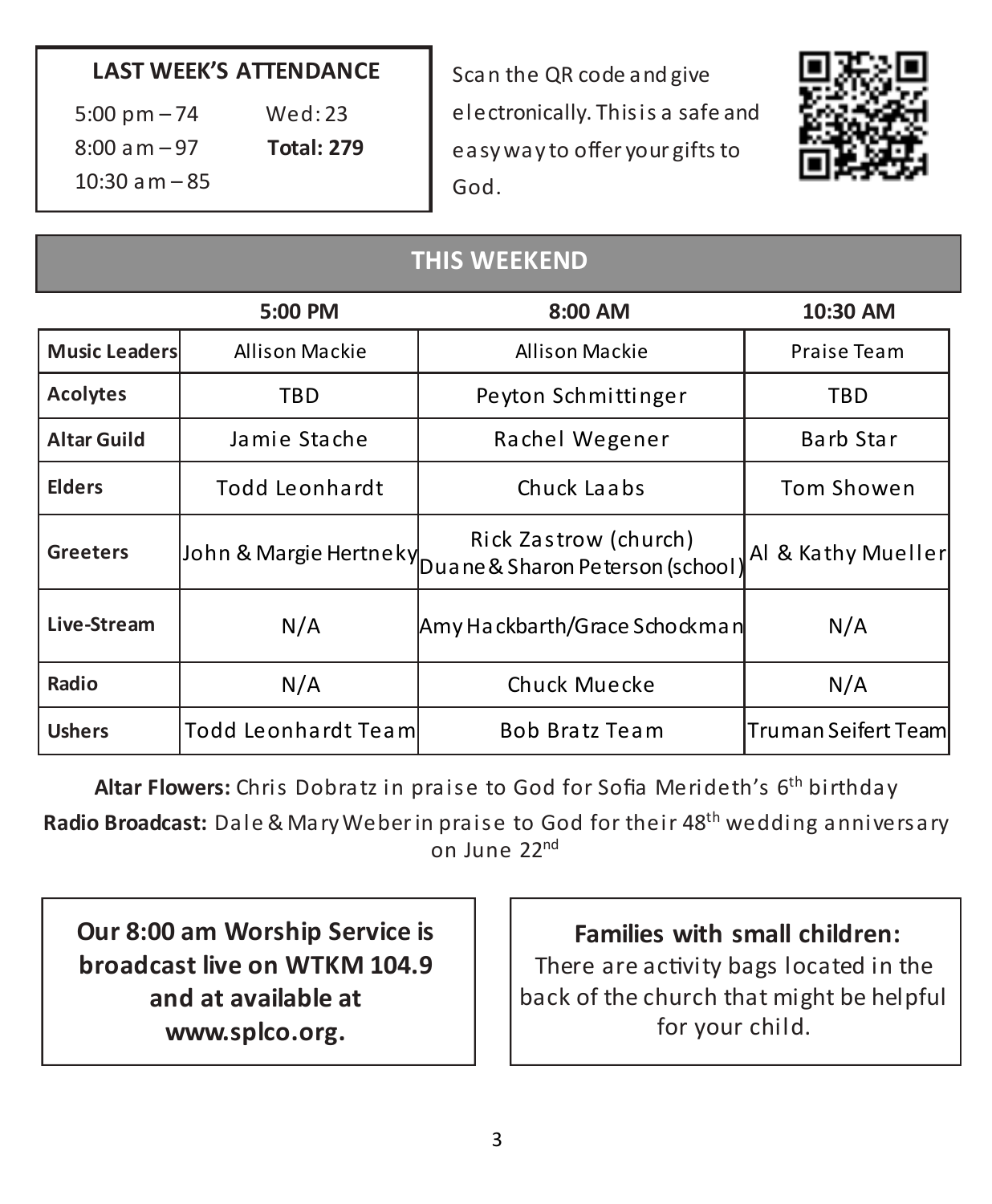#### **ANNOUNCEMENTS**

# **Saturday, July 2nd ,our worship service time will be at 2pm, due to the Oconomowoc Parade. Please make a note of it.**

#### **Summer office hours**

Our summer office hours are 8am to 2pm, Monday through Friday, from June 6<sup>th</sup> through August 24<sup>th</sup>. Please make a note of it.

#### **Summer lakeside worship services**

Our Lakeside Summer worship services will begin on June  $1<sup>st</sup>$  and will run through August 31<sup>st</sup> at 6:30pm in our backyard by Fowler Lake. Please bring a chair! The sermon will be that of the weekend prior. If there is inclement weather, the worship service will be moved to the church nave.

#### **Member looking for housing**

We have a single mom in our congregation who is in search of affordable housing in the area. If you have any leads, please contact the church office at 262.567.5001. Thank you!

#### **You are Invited**

The Oconomowoc Area Historical Society and Museum is hosting an Antique Appraisal Fair on Sunday, July 17<sup>th</sup>, from 11am to 4pm. The Museum is located at 103 W Jefferson St. If you have a s pecial itemwhich you would like appraised, this is for you!Costis \$10 per item. Cash or check only. All proceeds go to the Historical Society.

Nine nationally known appraisers are available to look at jewelry, clocks, military/war items, textiles, furniture (bring a picture if you can), model railroad items, fine art, sports memorabilia and autographs, books and manuscripts, and porcelain, architectural items and general antiques. Questions? Call Pat Borgman (262-354-4203). We hope to see you there.



#### **Podcasts are now available!**

Chri st in All Things is a new podcast hosted by Pastors Lance O'Donnelland Jason Schockman. This podcast gives you a listening ear to sometimes profound conversations with people you might not otherwise talk to. Head over to christinallthings.org, subscribe, and give it a listen!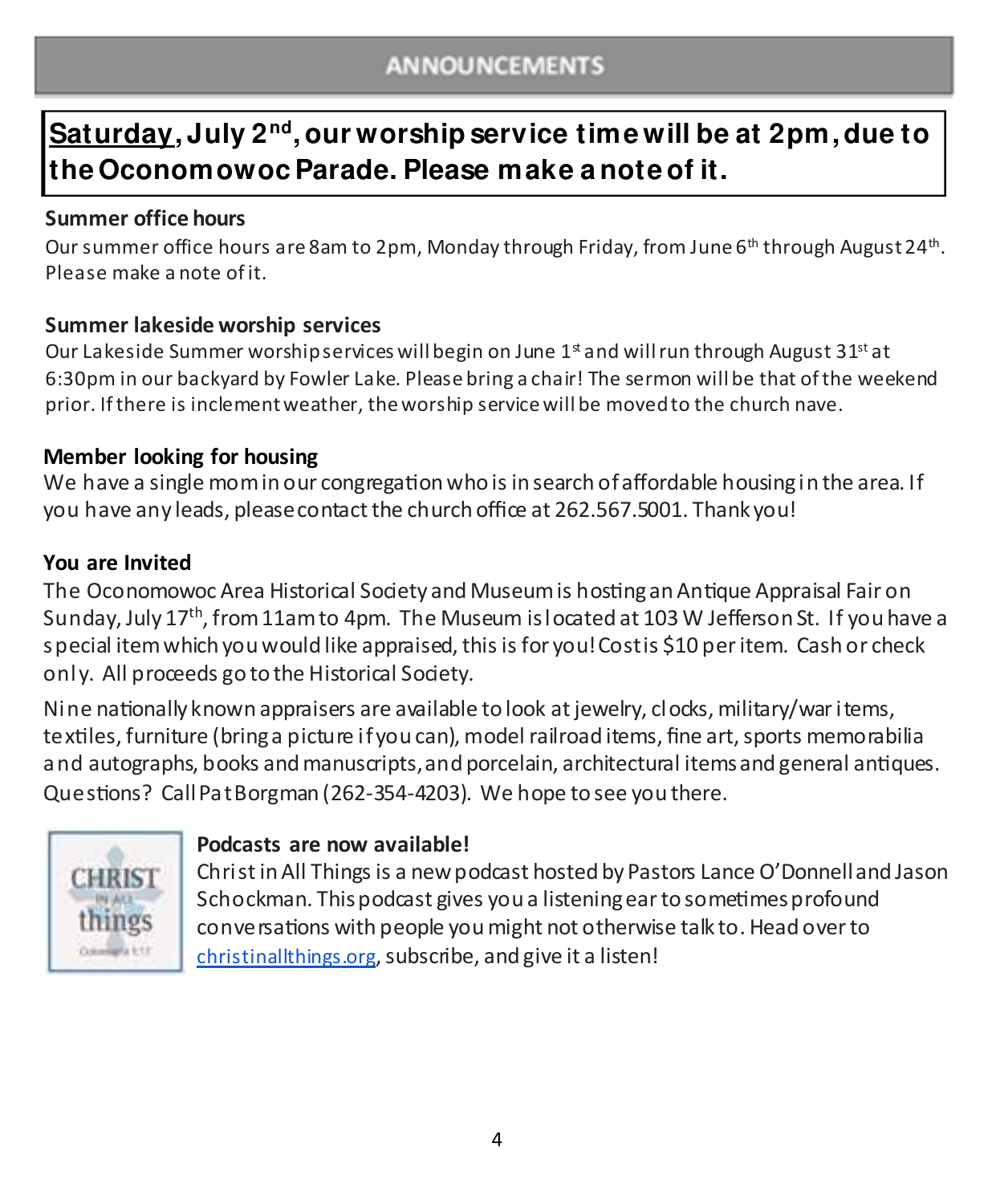### **Congregation at Prayer**

A Guide for Daily Meditation and Prayer The 2nd Sunday a fter Pentecos t: *Jesus Does Not Leave Us Alone* June 19-26, 2022

#### *Jesus Does Not Leave Us Alone*

The Lord finds those who did not seek Him or ask for Him. To those who ask "*Whathave you to do with me?"* (Luke 8:28), even *"to a rebellious people"* (Is. 65:2), He spreads out His hands and calls them to be His people and to dwell in peace upon His holymountain (Is. 65:9). For wherever Jesus Christenters in, Satan is cast out. Those whowere enslaved and driven mad by the assaults and a ccusations of the devil are set free by the Word of Christ. He drowns and destroys the old Adam in us with the waters of Holy Baptism and thereby brings us out of death into life. No longer naked in our shame, living*"among the tombs"* (Luke8:27), we are brought into the Lord's house, fully clothed by Christ; He has come in "*the fullness of time"* (Gal. 4:4) to ful fill the Law on our behalf and to redeem us from its every a ccusation, to deal with sin de cisively in Hisbody. Therefore, having been justified by His grace through faith in His Gospel, *"you are no longer a slave, but a son"* (Gal. 4:7).

#### *The Order of Meditation and Prayer*

*Pray and confess out loud as much from the order of meditation and prayer as you are able, or as your family size and ages dictate. Learn by heart the verse, catechism, and hymn of the week.*

#### *Invocation*

In the name of the Father and of the Son and of the Holy Spirit.Amen.

#### *Apostles' Creed*

*Christ-Centered Theme:* The power of Jesus restores us through His Word

*Verse:* Psalm 116:1-2 I love the LORD, because He has heard my voice and my supplications. Because He has inclined His ear to me, therefore I will callupon Himaslongas I live.

**Psalm:** Psalm 13 and/or the appointed daily psalms for General Psalmsin Psalm Schedule **LSB, p. 304**

|              | lSun. | Mon.  | 'Tue. | Wed.   | <b>Thur.</b>    | Fri. | Sat.   | Sun.  |
|--------------|-------|-------|-------|--------|-----------------|------|--------|-------|
| <b>Daily</b> |       |       |       |        |                 |      |        |       |
| Psalms       |       |       |       |        |                 |      |        |       |
| Morning 67   |       | 51    | 54    | 65     | 143             | 86   | 122    | 110   |
| Evening      | 46,93 | 85,47 | 28,99 | 125,91 | $81, 116$ 6, 19 |      | 141,90 | 66,23 |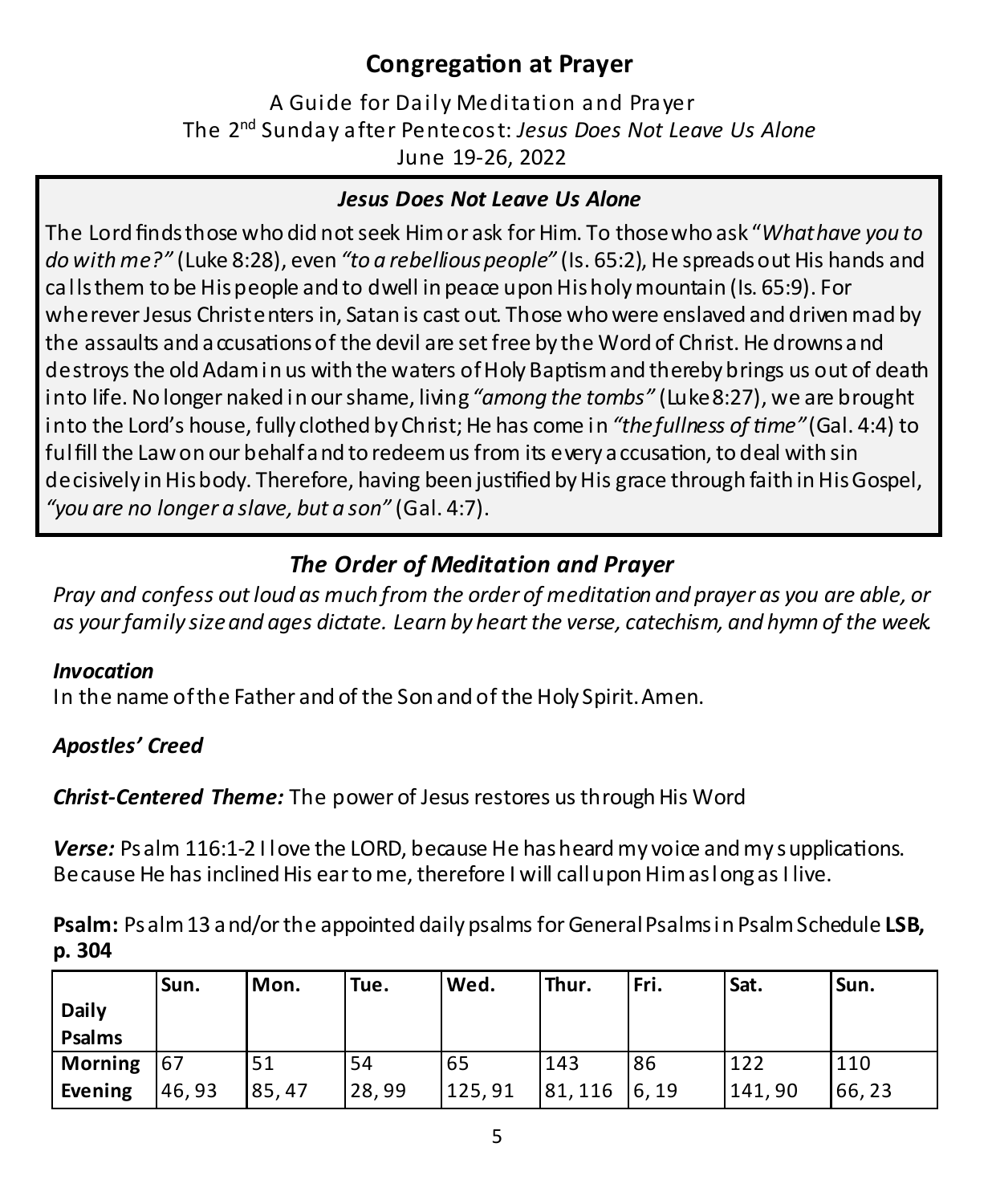#### **Catechism— Ten Commandments—The First Commandment and Explanation**

| What is the First Commandment?<br>You shall have no other gods.                  | Preschool +   |
|----------------------------------------------------------------------------------|---------------|
| What does this mean?<br>We should fear, love, and trust in God above all things. | $1st$ Grade + |

#### **The 2nd Sunday after Pentecost:** *Jesus Does Not Leave Us Alone*

| Day  | <b>Bible Stories for the Family &amp; School</b>       | Daily prayer readings from LSB, p. 299 |               |  |
|------|--------------------------------------------------------|----------------------------------------|---------------|--|
| Sun. | The Rich Man and Lazarus-Luke 16:19-31                 | Prov. 22:1-21                          | John 18:1-14  |  |
| Mon. | The Transfiguration of Our Lord-Luke 9:28-36           | Prov. 22:22-23:12                      | John 18:15-40 |  |
| Tue. | A Boy Is Healed-Luke 9:37-45                           | Prov. 24:1-22                          | John 19:1-22  |  |
| Wed. | The Greatest in the Kingdom of Heaven-<br>Luke 9:46-56 | Prov. 25:1-22                          | John 19:23-42 |  |
|      | <b>Thur.</b> Follow Me-Luke 9:57-62                    | Prov. 27:1-24                          | John 20:1-18  |  |
| Fri. | The Nativity of St. John the Baptist-Luke 1:57-80      | Prov. 30:1-9, 18-33                    | John 29:19-31 |  |

#### *Prayers: Collects for the Week, Daily Themes for Prayer, In Our Prayers at St. Paul's*

O God, You have prepared for thosewho love You such good things as surpass our understanding. Castout all sins and evil desires from us, and pour into our hearts Your Holy Spirit to guideus into all blessedness; through Jesus Christ,Your Son, our Lord, who lives and reigns wi th You and the Holy Spirit, one God, nowand forever. **Amen**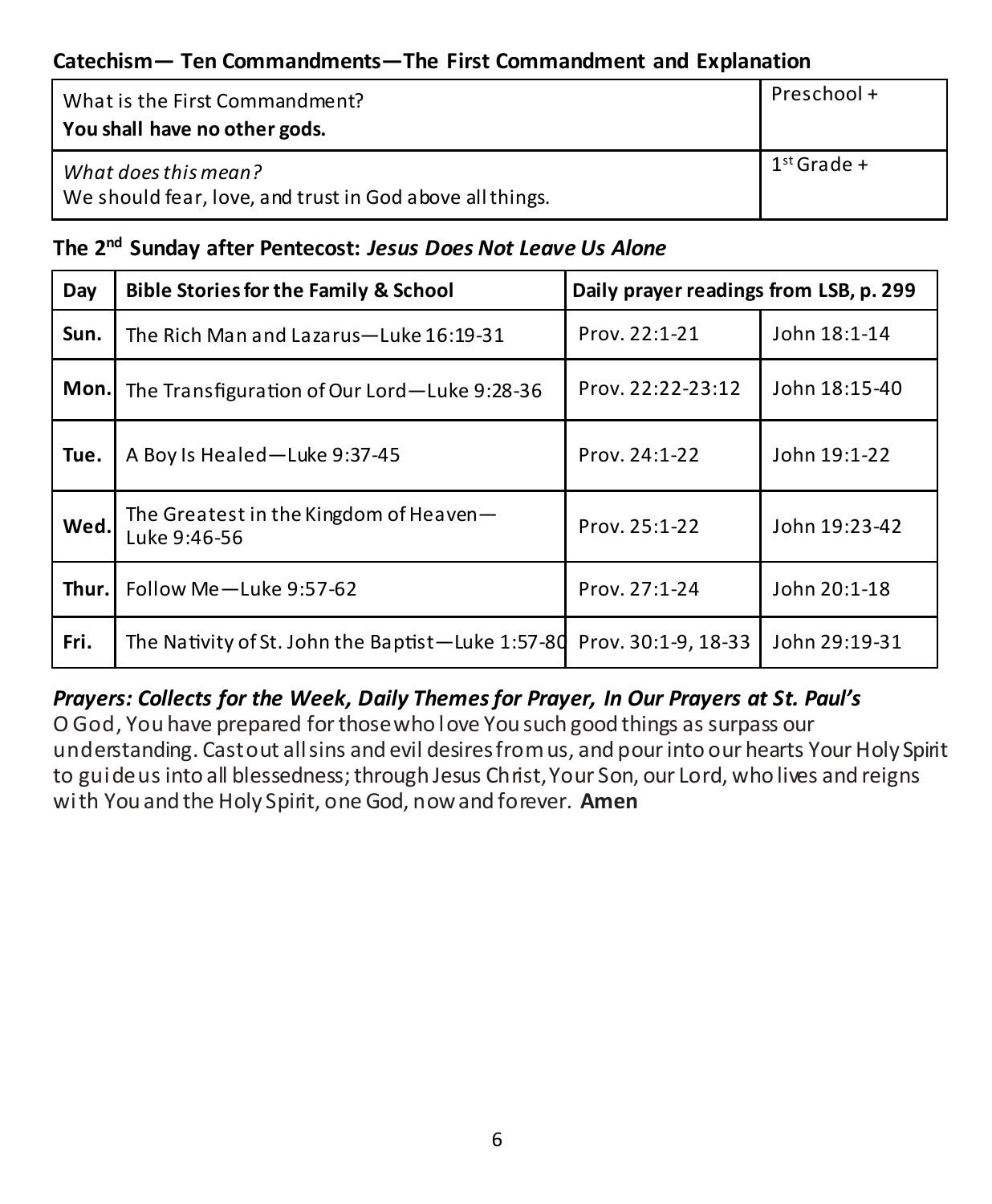# Jesus Does Not Leave Us Alone

by Rev. Jason A. Schockman, Associate Pastor St. Paul's Lutheran Church Oconomowoc, Wisconsin

The Second Sunday after Pentecost 19 June, A.D. 2022 Isaiah 65:1-9; Galatians 3:23-4:7; Luke 8:26-39

1. Why is it worth noting the events that surround our reading?

2. The question asked of Jesus is idiomatic in Greek. How did pastor say we can understand the question?

3. How does Jesus answer the question the demon asked?

4. What is Jesus teaching the disciples with the pig stampede?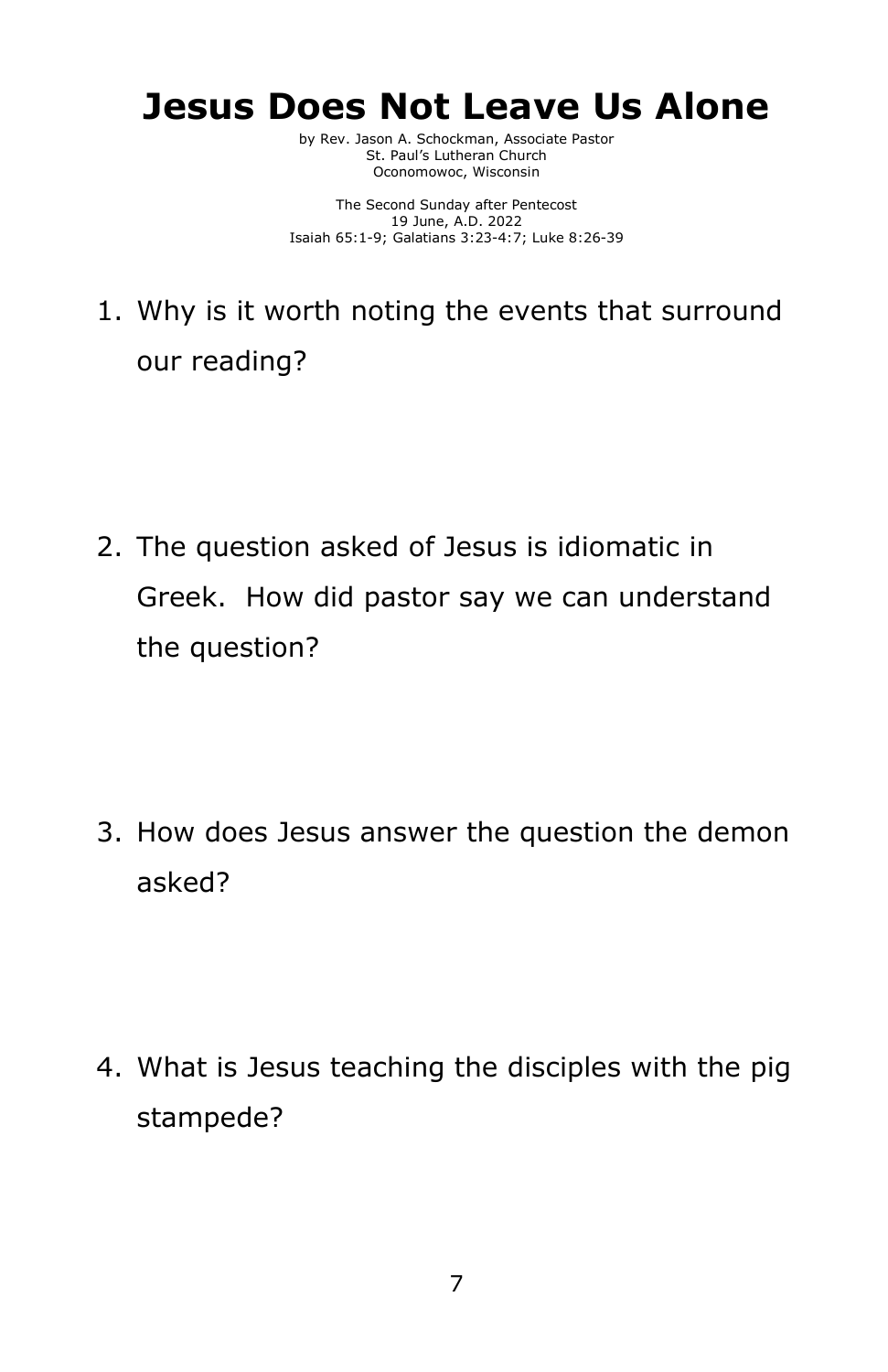5. How do the herdsman/townsfolk react to Jesus words and actions?

6. How does this reflect what Jesus taught the disciples in the parable of the seed sower?

7. Returning to the question: How does Jesus answer the man? What does Jesus give to him?

8. What does Jesus give to you??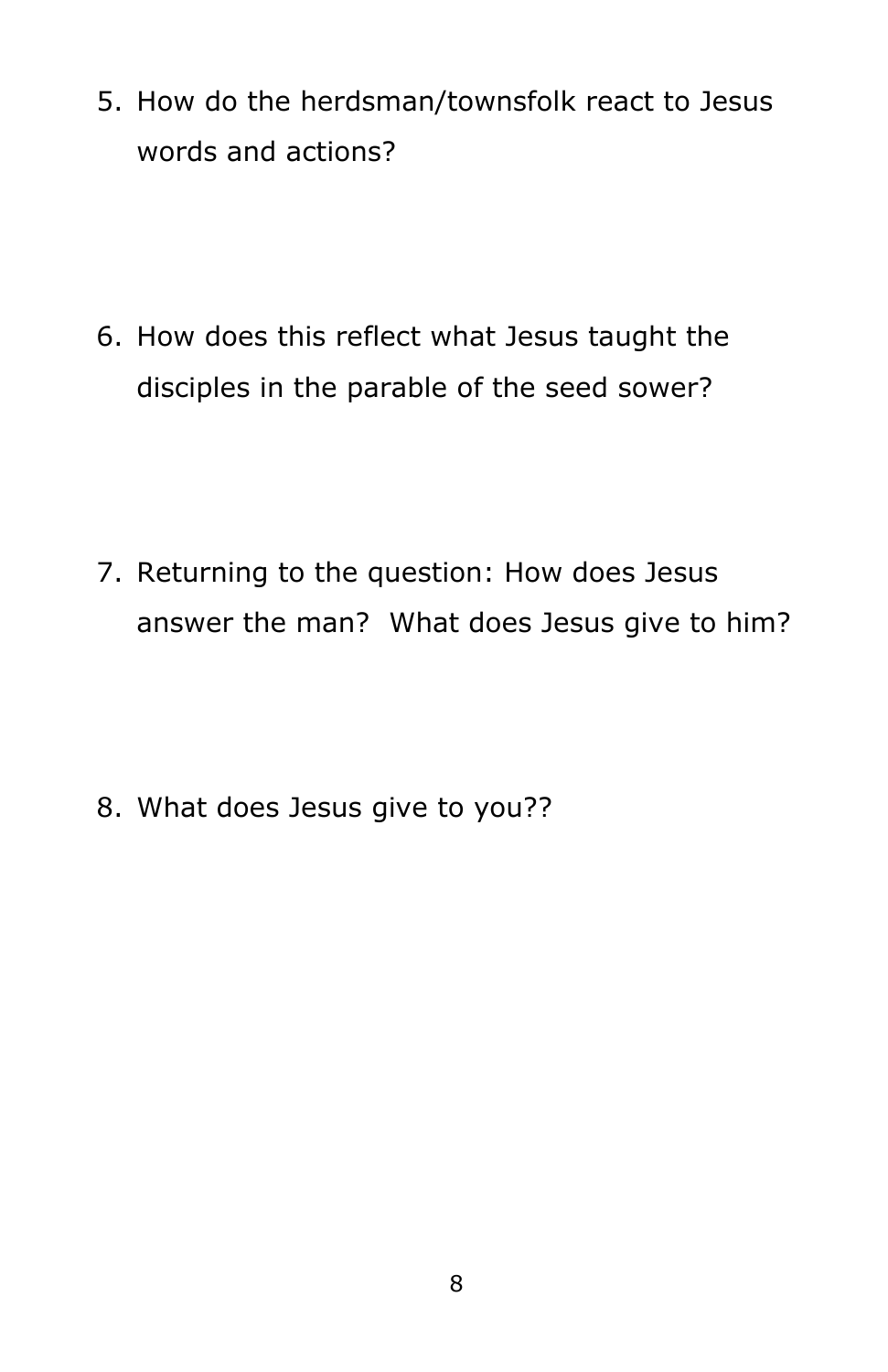# Youth Group Brat Fry & Car Wash

# June 26<sup>th</sup> 10am to 3pm

# Fox Bros. Piggly Wiggly, 1300 Brown Street

Support our youth as they raise funds for the 2022 LCMS Youth Gathering.





If you are a youth member who is planning on attending the LCMS Youth Gathering and want to volunteer for this event, watch your email for the signup link or contact the leadership team, splyouth.group@splco.org.

#### Piggly Wiggly Receipt fundraiser

If you shop at Piggly Wiggly, please deposit your receipts in the designated box in the fellowship hall. The money raised from your receipts helps to continue the programming for our youth. Thank you to all of you who already contribute to this fundraiser.

#### St. Paul's Youth Group

Below is our calendar. Please note these events. We are looking forward to seeing you.

#### Summer

- Jun 25 Youth group worship together at 5:00 pm service
- Jun 26 Fundraiser: Piggly Wiggly Brat Stand and Car Wash
- July 7 Youth depart for LCMS Youth Gathering, Houston, TX
- July 14 Youth return from LCMS Youth Gathering
- Aug 13 Youth group worship together at 5:00 pm service
- Aug 14 Fundraiser: Piggly Wiggly Brat Stand and Car Wash

Information about the MS & HS youth group is available through:

- **Email: splyouth.group@splco.org**
- Instagram: splyouthocon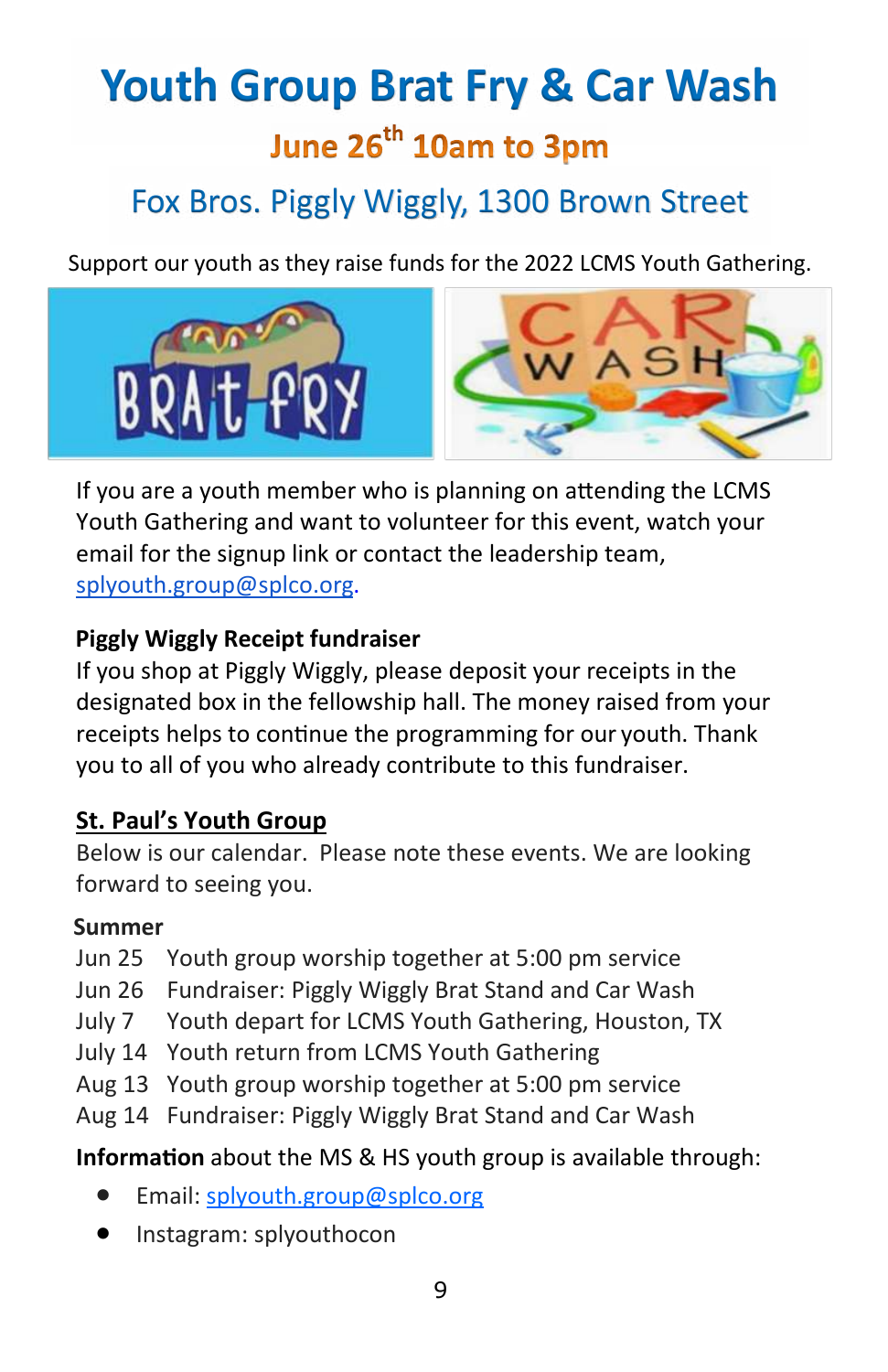| $\frac{1}{2}$ WOULD YOU LIKE TO $\frac{1}{2}$ |  |
|-----------------------------------------------|--|
| $\frac{1}{2}$ SPONSOR A RADIO                 |  |
| <b>BROADCAST?</b>                             |  |



Our radio broadcast over WTKM is a very important outreach for our congregation. Below are the dates open for 2022. Please prayerfully consider sponsoring one of these Sundays. The cost is \$110.00. We praise God for this valuable community outreach.

| Sep.11  | Oct. 30 | Nov. 24 |
|---------|---------|---------|
| Sep. 18 | Nov. 13 | Nov. 27 |
| Oct. 16 | Nov. 20 | Dec. 4  |

If you are interested in sponsoring a Broadcast please fill out the bottom portion of this page and hand it into the church office. Thank you. Any questions please call Heather in the church office 567-5001.

NAME\_\_\_\_\_\_\_\_\_\_\_\_\_\_\_\_\_\_\_\_\_\_\_\_\_\_\_\_\_\_\_\_\_\_\_\_\_\_\_\_\_\_\_\_\_\_\_\_\_

DATE– 1ST CHOICE 2ND CHOICE

Please dedicate to (i.e. in memory of, wedding anniversary, to the Glory of God, in honor of...etc.) BBBBBBBBBBBBBBBBBBBBBBBBBBBBBBBBBBBBBBBBBBBBBBBBBB

BBBBBBBBBBBBBBBBBBBBBBBBBBBBBBBBBBBBBBBBBBBBBBBBBB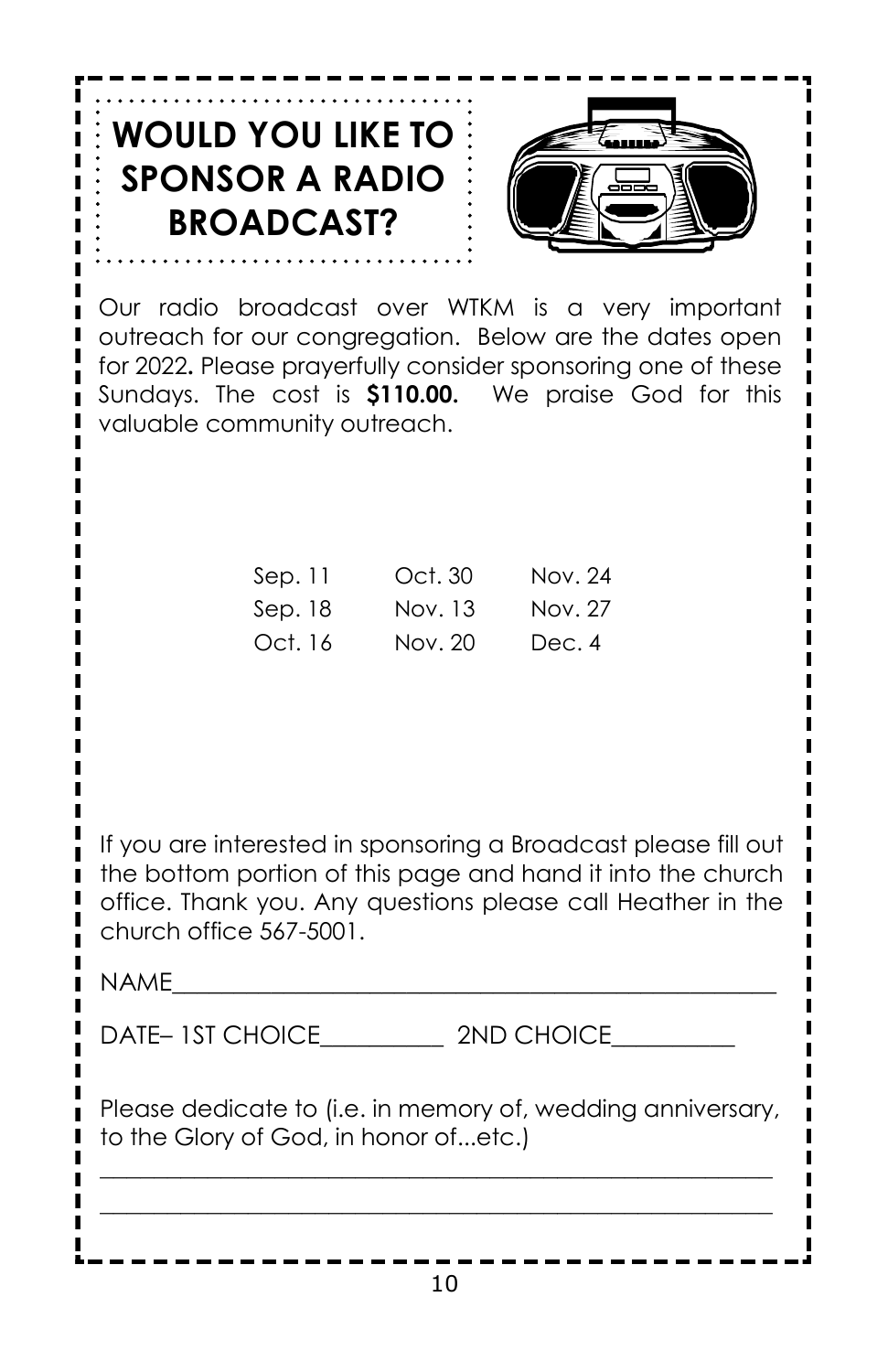#### *Daily Themes for Prayer*

| Sunday:    | Pray for the joy of the resurrection among us; for the fruit of faith nourished by the<br>Word and Sacraments.                                                                                                                                                             |
|------------|----------------------------------------------------------------------------------------------------------------------------------------------------------------------------------------------------------------------------------------------------------------------------|
| Monday:    | Pray for faith to live in the promises of Holy Baptism; for one's calling and daily work;<br>for the unemployed; for the salvation and well-being of our neighbors; for schools,<br>colleges, and seminaries; for good government and for peace.                           |
| Tuesday:   | Pray for deliverance against temptation and evil; for the addicted and despairing, the<br>tortured and oppressed; for those struggling with besetting sins.                                                                                                                |
| Wednesday: | Pray for marriage and family, that husbands and wives, parents and children live in<br>ordered harmony according to the Word of God; for parents who must raise children<br>alone; for our communities and neighborhoods.                                                  |
| Thursday:  | Pray for the Church and her pastors; for teachers, deacons, deaconesses, and other<br>church workers; for missionaries and for all who serve the Church; for fruitful and<br>salutary use of the blessed sacrament of Christ's body and blood.                             |
| Friday:    | Pray for the preaching of the holy cross of our Lord Jesus Christ and for the spread of His<br>knowledge throughout the whole world; for the persecuted and oppressed; for the sick<br>and dying.                                                                          |
| Saturday:  | Pray for faithfulness to the end; for the renewal of those who are withering in the faith<br>or have fallen away; for receptive hearts and minds to God's Word on the Lord's Day;<br>for pastors and people as they prepare to administer and receive Christ's holy gifts. |

#### *In Our Prayers this Week*

**Those sick or hospitalized: MEMBERS** – Lillian Adamczyk for a healthy pregnancy; Renee Ebert; Sue Beles-eye surgery; Matt Dinnauer-recovering from back s urgery; Diane Gartzke; Jo Walter; Stan Kuehl; Chad Eberhardt; Ma rian Faltersack; Bruce Bojko–lymphoma; Michael Stollenwerk; Ma rilyn Runyard-rehab; Richard Schultz; Jeanette Leonhardt; Vernon Schilling-cancer; Marcus Pankow–cancer; Linda Leidel–continued healing; George Nagel–Shorehaven; Ca rolyn Pankow– Shorehaven; Laura Gruen; Lucille Campbell–cancer treatment; Mary Buss–cancer; Timothy John Bra tz–cancer; Bill Vos s; Mabel Fredrick; Crys tal Pa rker

**FAMILY & FRIENDSOF MEMBERS**– **Those with cancer:** Tanner–2 year-old with cancer; PatVenes (Sue Beles' sister-in-law); Lori; Missy (Sheila Ram's niece)–breast cancer; Dawn–lung cancer; Brandi Miller–breast cancer; Angela Bashford–breastcancer; friend ofa member recently diagnosed with breast cancer; Jim (friend of Mark & Debbie Prange)-brain cancer; Diane Flanagan (Gary Flanagan's sister-in-law); Jim (Jackie Meyer's dad); Dr. Judith Ames Whitenack (Pauline Bemis's cousin)– inoperablebrain tumor; Claudia (Jenny Laabs' sister); Gary Ke tchum (friend of DinaTanner); Craig; Jim (Laura Grubba's brother-in-law); Phyllis; Mike; Judy–cancer returned; Elizabeth–breast cancer; Kayla–thyroid cancer; Mary O'Connell–breast cancer; Kelly Bratz (Bob's daughter-in-law)–breast cancer; Linda Hansen; Erin (Mileager)–Rayborn–Hodgkins Lymphoma; Ma ry Sprague—breast cancer; Sandy–kidney cancer; Debra Thurow (Dona's daughter); Kathy Berkbigler (Pat Borgman's cousin)–breast cancer; Ron Rafalski–throat cancer; Nancy–breast cancer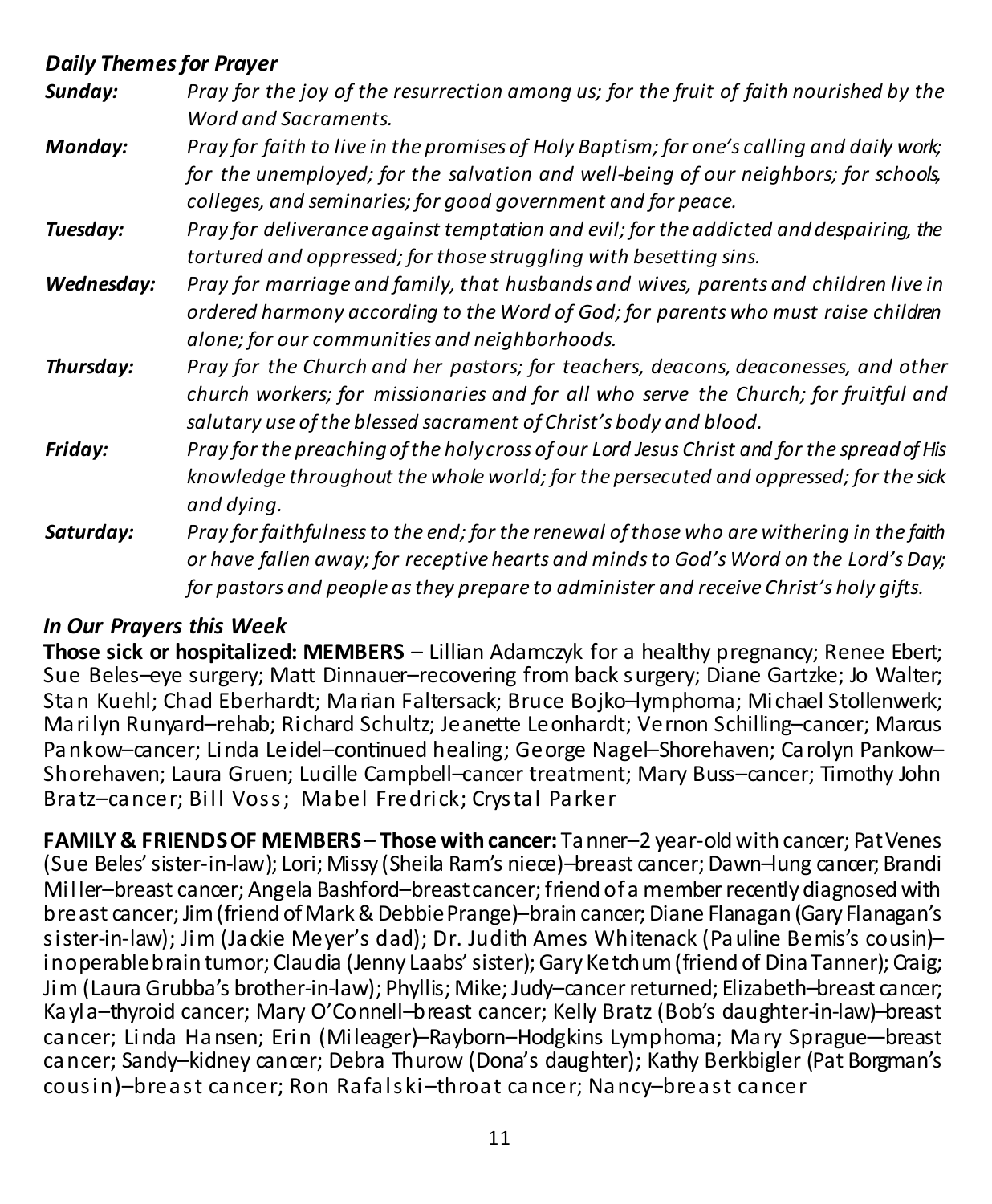**Other**: Ba rb Rose (Jill George's sister); Gene Stocks–Marilyn Sherman's brother)–ICU; Dina Tanner– heart issues; Armin Tessmann (Gwen Nicholson's brother)–comfort measures; Mimi Miller; John Briggs (Jim & Ann Duggan's friend); Paul; Bob; George; Sally Koepsell-complications from diabetes; Lore tta Sneig; Jim Korsi-complications from covid; Tom Jenkins-pronounced R.A. and no medical coverage: John Briggs-heart condition: Joe Probst's mom and brother: Andy Rogers: Paul: Liz Peronto (Barb Allwardt's sister); Jennifer (Diana Radtke's niece)–healing fromaneurysm; Ken Nash; John Hildebrandt; Fred Storm (Lynda Rades's brother); Yvonne (Sheila Rams' sister)–stroke; Merita Dinnauer; Sue Jansen; Doug-CCL; Scott Kleist (Jim & Ann Duggan's son)-MS; Paul Fellin

**Those serving in the military-deployed:** Trevor Thiel: Matthew Juneau: Joe: Sam Duggan: Justin Michener; Zach Howard,Theresa; Phil Preston; Casey, Phil, Andy& Steve Koth; Luke, Jacob, Brian, Randy, Kyle, Jake, Jeff, Matt, Brad, Ben, Mike & Rob

**Those serving God as missionaries:** Rev. Shauen & Krista Trump & family; Dennis Denow (Thailand), Bob & Chris Prouty (Australia), Pastor Reinke (Deaf Ministry), Rev. Bud Palmer

**Those in need:**Our Shut-Ins; the family of Phillip Rogers, whosewife passed away; Jake–depression; all healthcare workers; Jennifer; Brian; David

**Birthday:** Bill Voss  $-100^{th}$  – June 24<sup>th</sup>

**Anniversary:** Dale & Ma ry Weber–48th–June 22nd

#### *Lord's Prayer and Morning or Evening Prayer from the Catechism Hymn of the Week: Rise, Shine, You People LSB 825*

**Z** Looking forward to the Third Sunday after Pentecost **1988** *Dune 26, 2022* **Hymns: 688, 589 (685, 708, 856) 728**

#### *Christ's Messengers Proclaim His Kingdom* **(Pastor Schockman)**

When the prophet Elijah became discouraged and despaired of hislife,*"the word of the Lord came to him"* (1 Kings 19:9b)and stood him*"on the mount before the Lord"* (1 Kings 19:11). The Lord made Himself known to the prophet — not in the impressive power of gale force winds, or in an earthquake, or in the fire, but in *"the sound of a low whisper"* (1 Kings 19:12). Today God reveals Himself to us through the frail preaching of the Gospel. The Son of Man sends "messengers ahead of him ... to make preparations for him" (Luke 9:52). Putting their hand to that plow of preaching,they *"go and proclaim the kingdom of God,"*and they do not look back (Luke 9:60, 62). What they preach is not the power of the Lawwith i ts *"yoke of* slavery," but the power of God unto salvation through the Gospel of forgiveness, by which *"Christ has set us free"* (Gal. 5:1).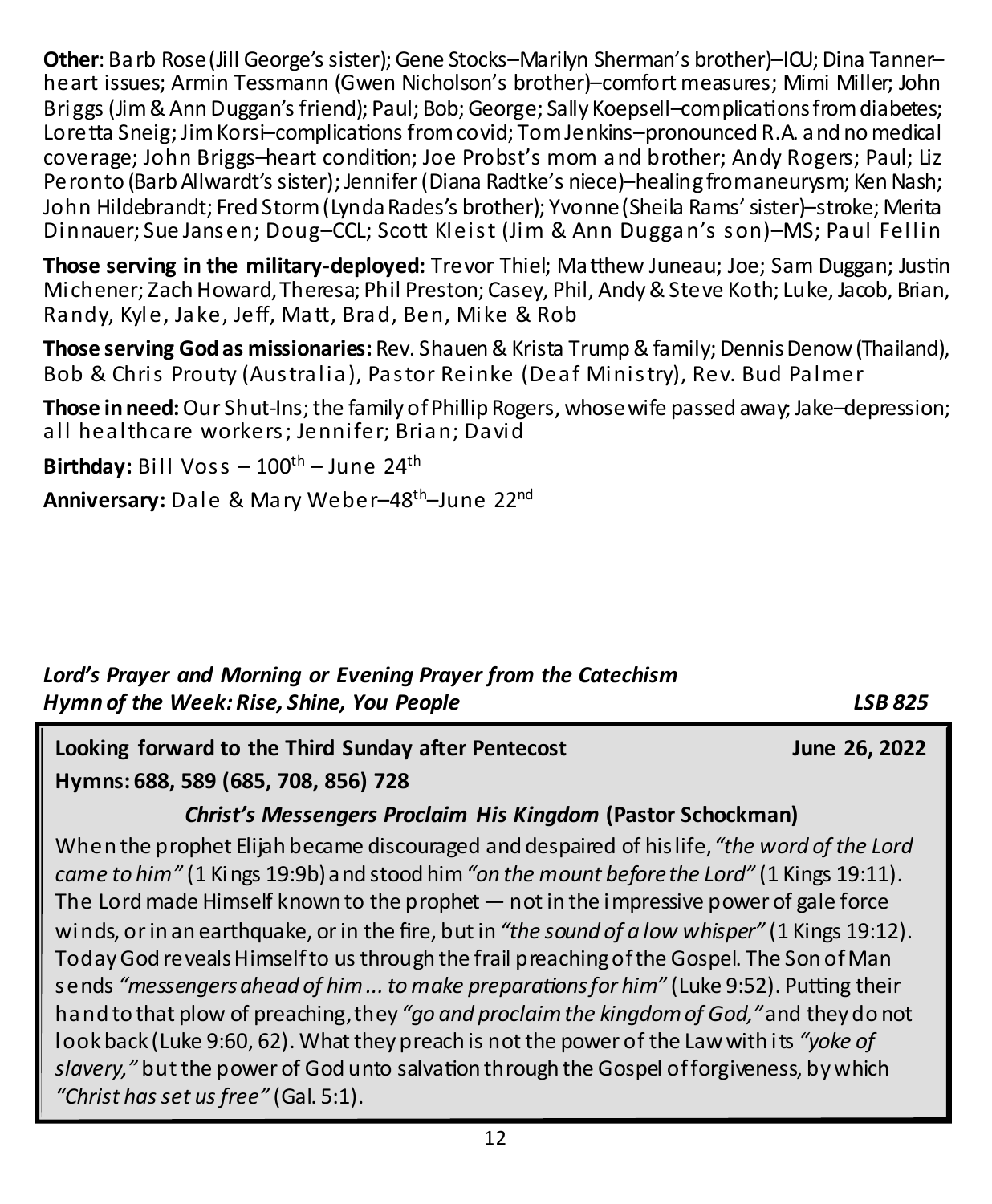#### **ANNOUNCEMENTS**

#### **Lutheran Witness**

*The Lutheran Witness*magazine is available again thisyear. I fyou are currently on the list and receiving the magazine,pleasecall the church office at 567-5001 to let us know ifyou would like to continue your subscription or canceli t.I fyou would like to start receiving*The Lutheran Witness,* please call the church office so we can get you on the subscription list. The cost for the magazine is \$15.96 for 11 issues (the June/July issue is combined). The deadline for renewal or new subscriptions is July 1st.

**Women of Joy** will be s tarting a new study for summer. We are taking a break from our current study, *BeStill and Know*,and willbegin, *Christiansin a Woke World*. This study was recently done with Journeymen and we've heard greatthingsabout it.

This is a busy time of year, and please remember you can always come to Women of Joy even if you can't make it all the time. All are invited from high school on up.

A reminder we meet on the 1<sup>st</sup> and 3<sup>rd</sup> Saturday of the month, from 8-9am at Whelan's Coffee Shop in downtown Oconomowoc.I fyou have any questions, feel free to reach out to Cheryl Tesch a t cheryl.tesch@splco.org or 920-285-3628.

If you wish to purchase the book, *Christians in a Woke World*, it is available on Amazon for \$12.99.

#### **Job Opportunities at St. Paul's**

- 1. **Assistant Lunch Helpers** choose2, 3, 4, or 5 days/week. 8:30 am 1:00 pm. Must be able to li ft 25+ lbs., bend, twist, and stand for long periods of time. Help provide love and nourishment for our students. Discounton your child's tuition isavailable. August 15-June 10 (approximately) when kidsare in session plus prep and closing days. Competitive pay. Contact Jill George at principal@splco.org or stop in the office.
- 2. **Extended Care Assistant Teachers** 2:15-4:30 pm,Monday Friday. 2, 3, 4, or 5 days/week. Help superviseschool-age students after s chool; assistwith homework, prepare and offer snacks, engage with them in play. Discount on your child's tuition is available. August 24 - last fullday of school when kidsare in session. Contact Jill George at principal@splco.org or stop in the office.
- 3. **FT and PT Early Childhood Center Teacher/Assistant Teacher.** Discounts available for the ECC and the day s chool for your children. Competitive pay. ContactChristine Floresa t christine@splco.org or stop in the office.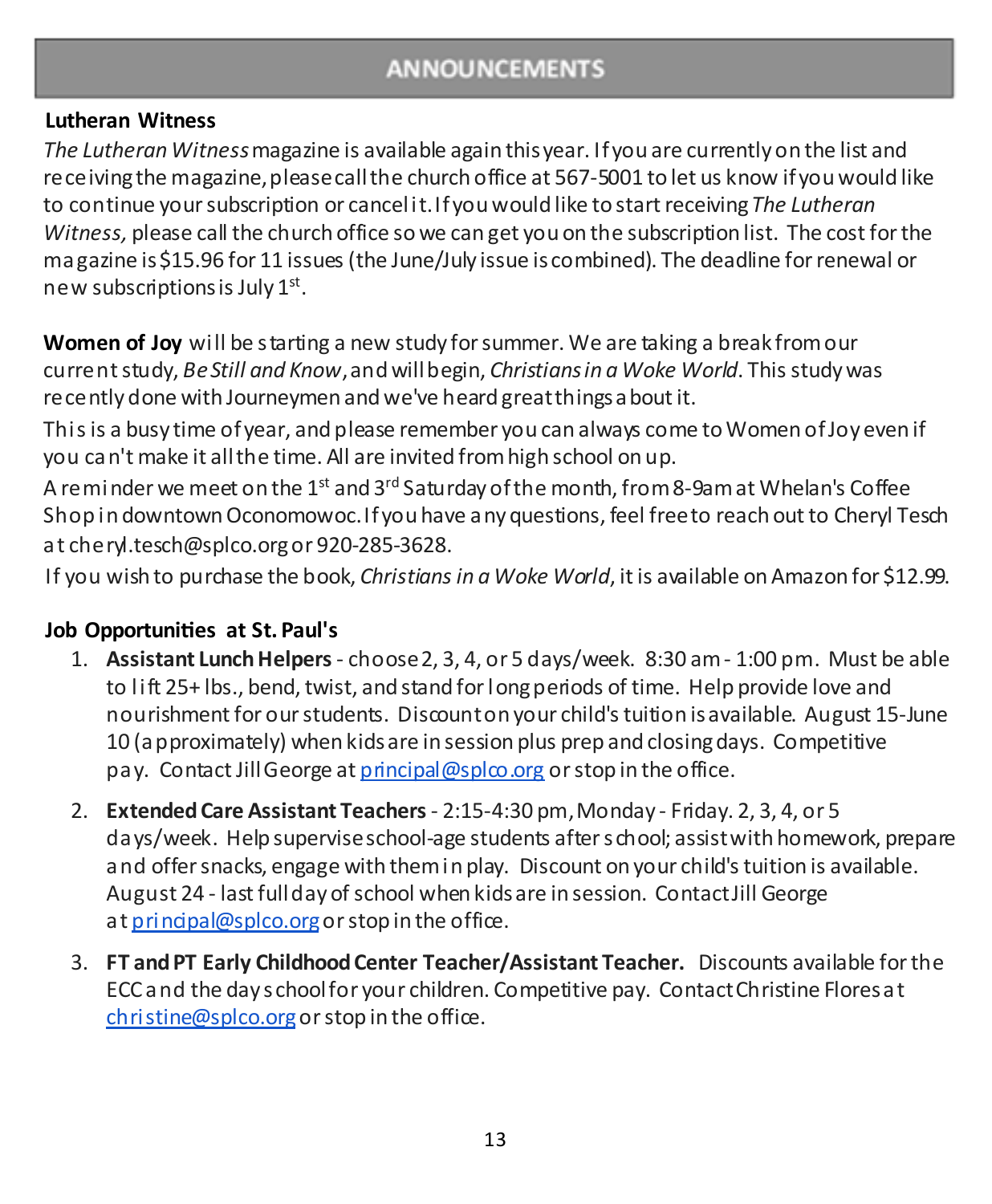# **WEEK AT A GLANCE**

| <b>MONDAY</b><br>June 20                                                                                 | Lord's Cupboard Giveaway                          | Parking Lot                                          | 5:30 pm                                           |
|----------------------------------------------------------------------------------------------------------|---------------------------------------------------|------------------------------------------------------|---------------------------------------------------|
| <b>WEDNESDAY</b><br>June 22                                                                              | Summer Lakeside Worship<br>W.O.W. Lutheran Basics | Backyard<br><b>Room 219</b>                          | 6:30 pm<br>7:30 pm                                |
| <b>THURSDAY</b><br>June 23                                                                               | Praise Team Practice                              | Church                                               | 7:00 pm                                           |
| Journeymen<br><b>SATURDAY</b><br>Worship<br>June 25<br>AA Meeting                                        |                                                   | Maxim's<br>Church<br>Fellowship Hall                 | $7:30$ am<br>5:00 pm<br>8:30 pm                   |
| Worship<br>Adult Bible Study<br><b>SUNDAY</b><br>Youth Group Car Wash & Brat Stand<br>June 26<br>Worship |                                                   | Church<br>Fellowship Hall<br>Piggly Wiggly<br>Church | 8:00 a m<br>$9:15$ am<br>$10:00$ am<br>$10:30$ am |

#### **BIBLE STUDIES**

**Sunday:** 9:15 am - Fellowship Hall **Wednesday:** 7:30 pm – Room 219

#### **Women of Joy Journeymen**

Whelan's Maxim's Maxim's

#### Life Application Bible Study W.O.W. (Word on Wednesday)

262-567-5001 262-567-5001

**Saturday (1st & 3rd) -** 8:00 am **Saturday (2nd & 4th) - 7:30 am**

**The June/July Epistle is available online at www.splco.org**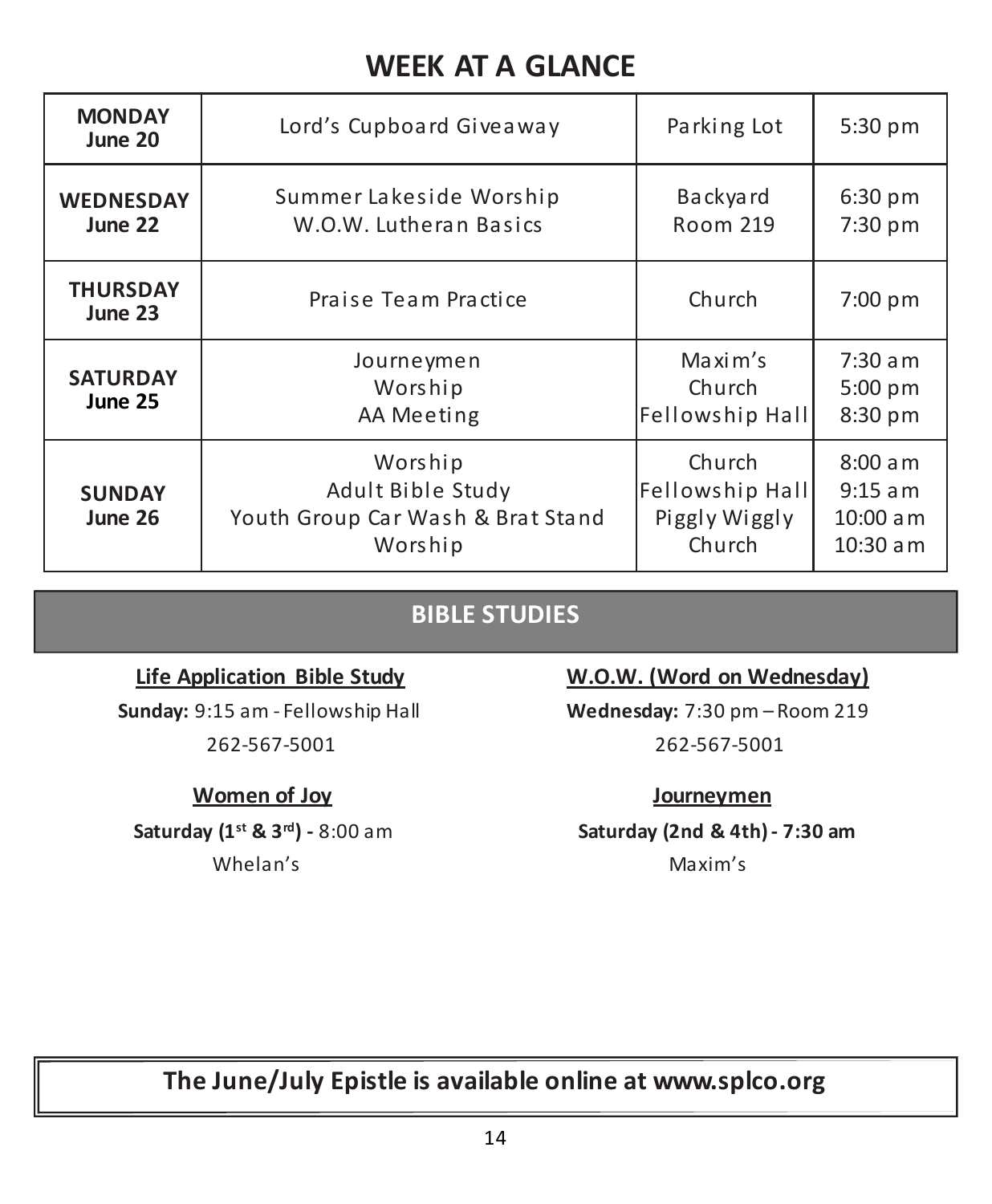## **NEXT WEEKEND**

|                    | 5:00 PM          | 8:00 AM                                                                            | 10:30 AM        |
|--------------------|------------------|------------------------------------------------------------------------------------|-----------------|
| <b>Readings</b>    | 1 Kings 19:9b-21 | Gal. 5:1, 13-25                                                                    | Luke 9:51-62    |
| <b>Altar Guild</b> | Marena Linke     | Jackie Meyer                                                                       | Karen Dentice   |
| <b>Elders</b>      | Jim Juneau       | <b>Rick Zastrow</b>                                                                | John Nelson     |
| <b>Greeters</b>    | Roxie Gerlach    | Jim & Marlene Steinberg (church) Tom & Denise Showen<br>Jim & Judy Braatz (school) |                 |
| Live-Stream        | N/A              | Cheryl Tesch/Kati Kemal                                                            | N/A             |
| Radio              | N/A              | Chuck Muecke                                                                       | N/A             |
| <b>Ushers</b>      | Mark Baganz Team | Rick Zastrow Team                                                                  | Erik Benes Team |

# **JUNE 26, 2022**

# **THE THIRD SUNDAY AFTER PENTECOST**

**Pastor:** Jason Schockman

**Theme:** *Christ's Messengers Proclaim His Kingdom*

### **5pm & 8am Worship**

LSB, Divine Service 4, pg. 203

# **10:30am Worship**

Special Order